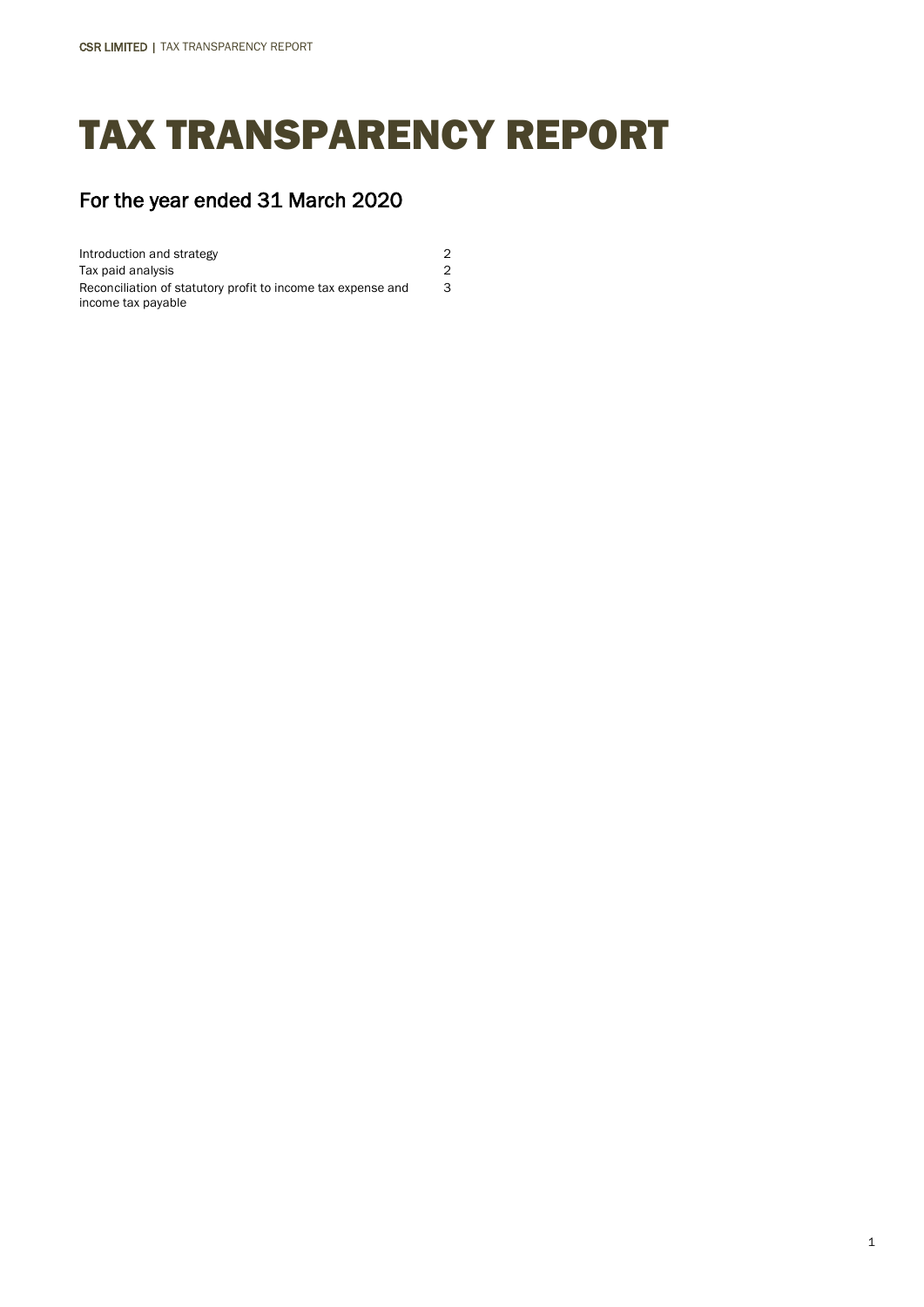### Introduction and strategy

CSR Limited is a leading provider of building products to the residential and commercial construction industry.

CSR Limited is listed on the Australian Securities Exchange and has a strong commitment to risk management and corporate governance. The Board's Risk and Audit Committee place a high emphasis on the management of risk. Early engagement with tax advisers and tax authorities is undertaken to fully comply with tax obligations. As such, tax compliance is given utmost importance and all material tax obligations are up to date for the group.

CSR carries out operations in Australia and New Zealand. The Australian wholly owned entities form a tax consolidated group where CSR Limited is the head entity. Our offshore related party dealings are immaterial in the context of the overall financial result of CSR.

This tax transparency report sets out relevant tax information for CSR Limited and its controlled entities (CSR group or CSR) for the year ended 31 March 2020 (YEM20) with comparatives for 31 March 2019 (YEM19).

### Tax paid analysis

The majority of CSR's taxes are paid in Australia. This is in line with the majority of CSR's business operations being in Australia. In addition to company tax, CSR pays fringe benefits tax (FBT), payroll tax, property taxes, stamp duty on asset transactions and other taxes. In addition, CSR collects and pays 'pay as you go withholding' (PAYGW) taxes on behalf of its employees, goods and services tax (GST) and withholding taxes.

CSR also has business operations in New Zealand and pays taxes in this jurisdiction.

Provided below is a summary of the taxes paid, collected and remitted by CSR to Australian and New Zealand tax authorities during the financial year ended 31 March 2020.

| \$million           | Australia | <b>New Zealand</b> | <b>Total</b> |
|---------------------|-----------|--------------------|--------------|
| <b>Tax Type</b>     |           |                    |              |
| On own behalf       |           |                    |              |
| Company tax         | 17.0      | (0.3)              | 16.7         |
| FBT                 | 4.0       | 0.2                | 4.2          |
| Payroll tax         | 18.4      |                    | 18.4         |
| Land tax            | 7.4       |                    | 7.4          |
| Stamp duty          | 1.2       |                    | 1.2          |
| On behalf of others |           |                    |              |
| GST                 | 38.9      | 4.7                | 43.6         |
| PAYGW               | 87.4      | 2.0                | 89.4         |
| Total               | 174.3     | 6.6                | 180.9        |

 Company tax – based on the tax paid to the relevant tax authorities by CSR

- Fringe benefits tax –paid on benefits provided to staff
- Payroll tax –paid on CSR's employment costs
- Land tax tax paid on the ownership of land
- Stamp duty paid on the acquisition of assets
- GST net GST collected by CSR (GST collected on sales and GST on imports less GST paid on business inputs)
- PAYGW employee income tax remitted to the relevant tax authority on remuneration paid by CSR to its employees and others



1 Other taxes include FBT, land tax and stamp duty.

# New Zealand (A\$million)